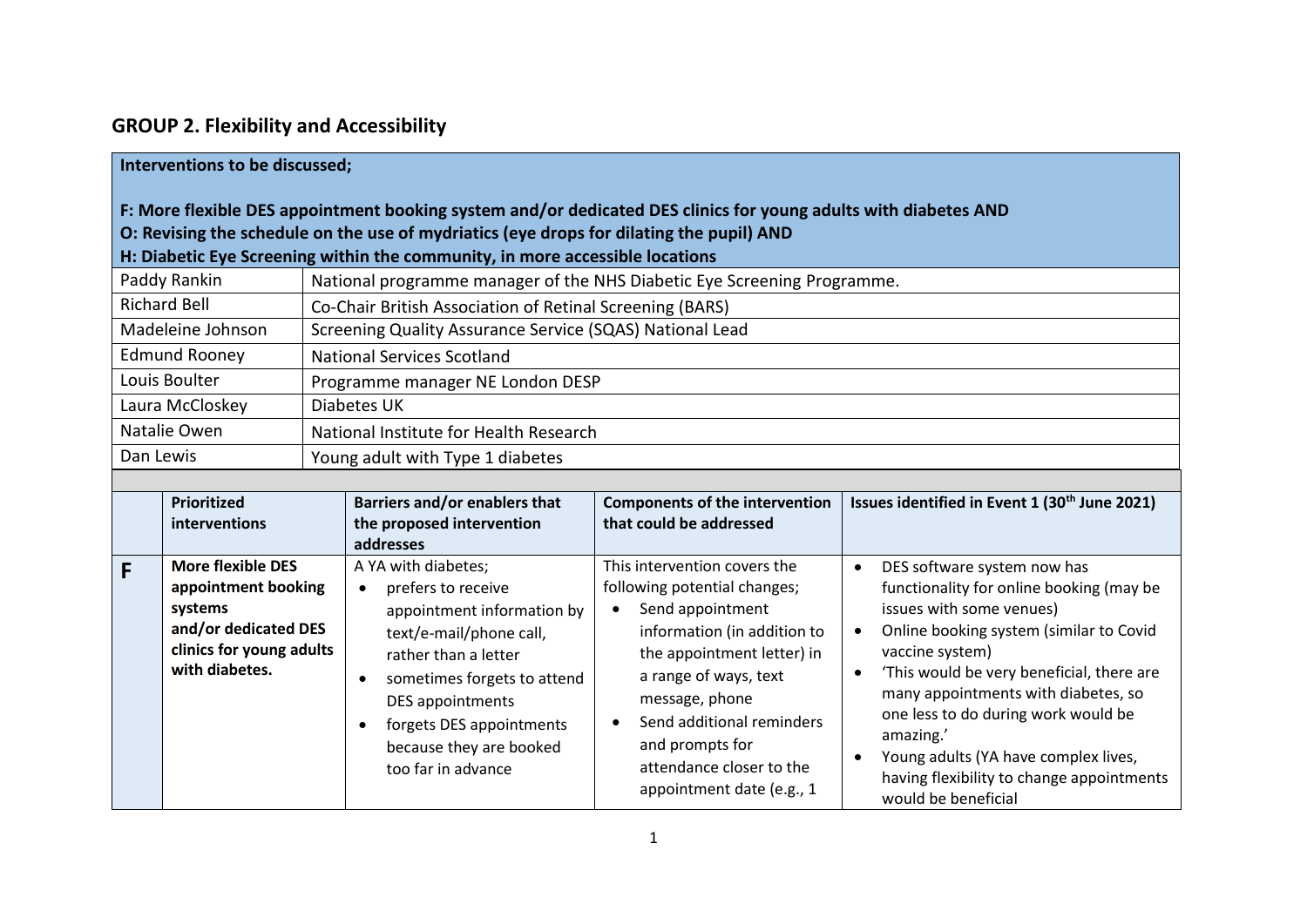| $\bullet$<br>they receive the<br>forgetting<br>$\bullet$<br>challenging<br>Seeing older people with<br>appointments." | finds putting the DES<br>appointment in their<br>electronic calendar once<br>appointment reduces<br>A lack of scheduling<br>flexibility and the duration<br>of DES appointments makes<br>attendance more<br>diabetes complications in the<br>DES waiting room is unpleasant<br><b>Representative quotes from YA</b><br>"Hard to get time off work for<br>"Try to give slots for weekends<br>I'm really unorganised and<br>struggle to book time off work<br>and then end up forgetting the | week before), in a range of<br>ways<br>Increase availability of DES<br>appointments for improved<br>flexibility and choice in<br>scheduling. Include the<br>provision of<br>evening/weekend<br>appointments<br>Allow self-booking of<br>$\bullet$<br>appointments and the<br>choice to set the date of<br>next appointment at end of<br>current appointment<br>Develop an easy system for YAs<br>to inform a DES service of any<br>change in personal details, e.g.,<br>address or change in GP | <b>CHALLENGES</b><br>May require reconfiguring IT<br>appointment system<br>May be a cost associated with adding this<br>functionality<br>May be restrictions posed by the DES<br>$\bullet$<br>venue on evening/weekend<br>appointments |
|-----------------------------------------------------------------------------------------------------------------------|--------------------------------------------------------------------------------------------------------------------------------------------------------------------------------------------------------------------------------------------------------------------------------------------------------------------------------------------------------------------------------------------------------------------------------------------------------------------------------------------|-------------------------------------------------------------------------------------------------------------------------------------------------------------------------------------------------------------------------------------------------------------------------------------------------------------------------------------------------------------------------------------------------------------------------------------------------------------------------------------------------|----------------------------------------------------------------------------------------------------------------------------------------------------------------------------------------------------------------------------------------|
| related to dyslexia."                                                                                                 | appointment entirely. Possibly                                                                                                                                                                                                                                                                                                                                                                                                                                                             |                                                                                                                                                                                                                                                                                                                                                                                                                                                                                                 |                                                                                                                                                                                                                                        |
|                                                                                                                       | "They can also be inflexible-the<br>nearest one to me only does<br>Tuesday mornings-ok so now I<br>have to take a full days' annual<br>leave (I can't read with dilated                                                                                                                                                                                                                                                                                                                    |                                                                                                                                                                                                                                                                                                                                                                                                                                                                                                 |                                                                                                                                                                                                                                        |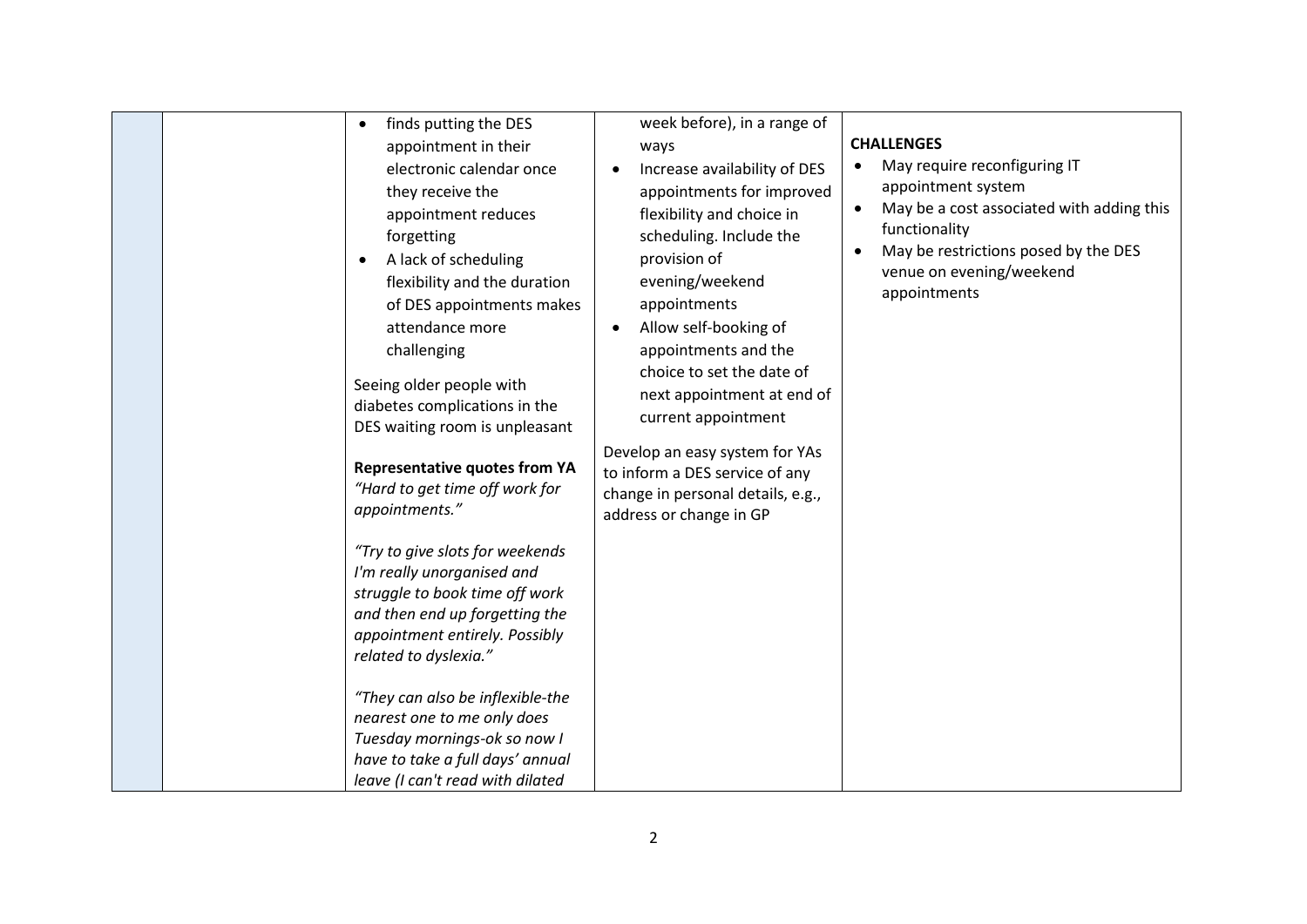|             |                                                                                                   | pupils so no use me going in for<br>the afternoon) and as I need a lift<br>to get there my husband also has<br>to use annual leave."<br>"I much prefer having the<br>screening during the evening<br>during winter as the sunlight<br>really hurts my eyes"                                                                                                                                                                                                                                                                                                                                                                                                                                            |                                                                                                                                                                                                                                                                                                                                                                                                                                                   |                                                                                                                                                                                                                                                                                                                                                                                                                                                                                                                                                                                                                                                                                                                                                                   |
|-------------|---------------------------------------------------------------------------------------------------|--------------------------------------------------------------------------------------------------------------------------------------------------------------------------------------------------------------------------------------------------------------------------------------------------------------------------------------------------------------------------------------------------------------------------------------------------------------------------------------------------------------------------------------------------------------------------------------------------------------------------------------------------------------------------------------------------------|---------------------------------------------------------------------------------------------------------------------------------------------------------------------------------------------------------------------------------------------------------------------------------------------------------------------------------------------------------------------------------------------------------------------------------------------------|-------------------------------------------------------------------------------------------------------------------------------------------------------------------------------------------------------------------------------------------------------------------------------------------------------------------------------------------------------------------------------------------------------------------------------------------------------------------------------------------------------------------------------------------------------------------------------------------------------------------------------------------------------------------------------------------------------------------------------------------------------------------|
| $\mathbf 0$ | <b>Revising the schedule</b><br>on the use of<br>mydriatics (eye drops<br>for dilating the pupil) | YA adults with diabetes find eye<br>drops unpleasant with<br>debilitating after effects<br><b>Representative quotes from YA</b><br>"It would be easier if it was<br>easier to get to. With the drops<br>you can't drive but it's also hard<br>to then see where the train is."<br>"The drops knock me out for the<br>rest of the day and really affect<br>work and everything"<br>"Just that your eyes stay blurry<br>for the whole day so it almost<br>means you have to have the rest<br>of the day off work if you have to<br>read things as part of your job<br>like I do. Would be better if they<br>did eye screens in the evening so<br>the drops water off when you're<br>not trying to work." | Limiting the use of the eye drops<br>to only YA's who really need<br>them. This reduces barriers to<br>DES attendance;<br>• Time taken out of day<br>• Unpleasant application of<br>eye drops and debilitating<br>after effects of the drops<br>• Prolonged duration of the<br>appointment<br>Improve signage in locations<br>where DES is delivered (to<br>facilitate exit from the clinics<br>when the eye drops are still<br>impairing vision) | Mydriasis in YA not often not required<br>and only done since it is national policy<br>Mydriasis provides the best chance of<br>obtaining high quality images otherwise<br>pathology may be missed<br>Frustration with national mydriasis<br>policy when YA doesn't need dilating<br>Newer cameras/imaging systems<br>remove requirement for mydriasis (not<br>yet accredited for use)<br>At some stage the person will need<br>mydriasis and therefore may be better<br>for people to get used to it<br>Lack of understanding of why the drops<br>are needed<br>Appointment letter could include more<br>information on the effects of the eye<br>drops e.g., bring sunglasses<br><b>CHALLENGES</b><br>Currently policy in England and Wales<br>to use mydriasis |